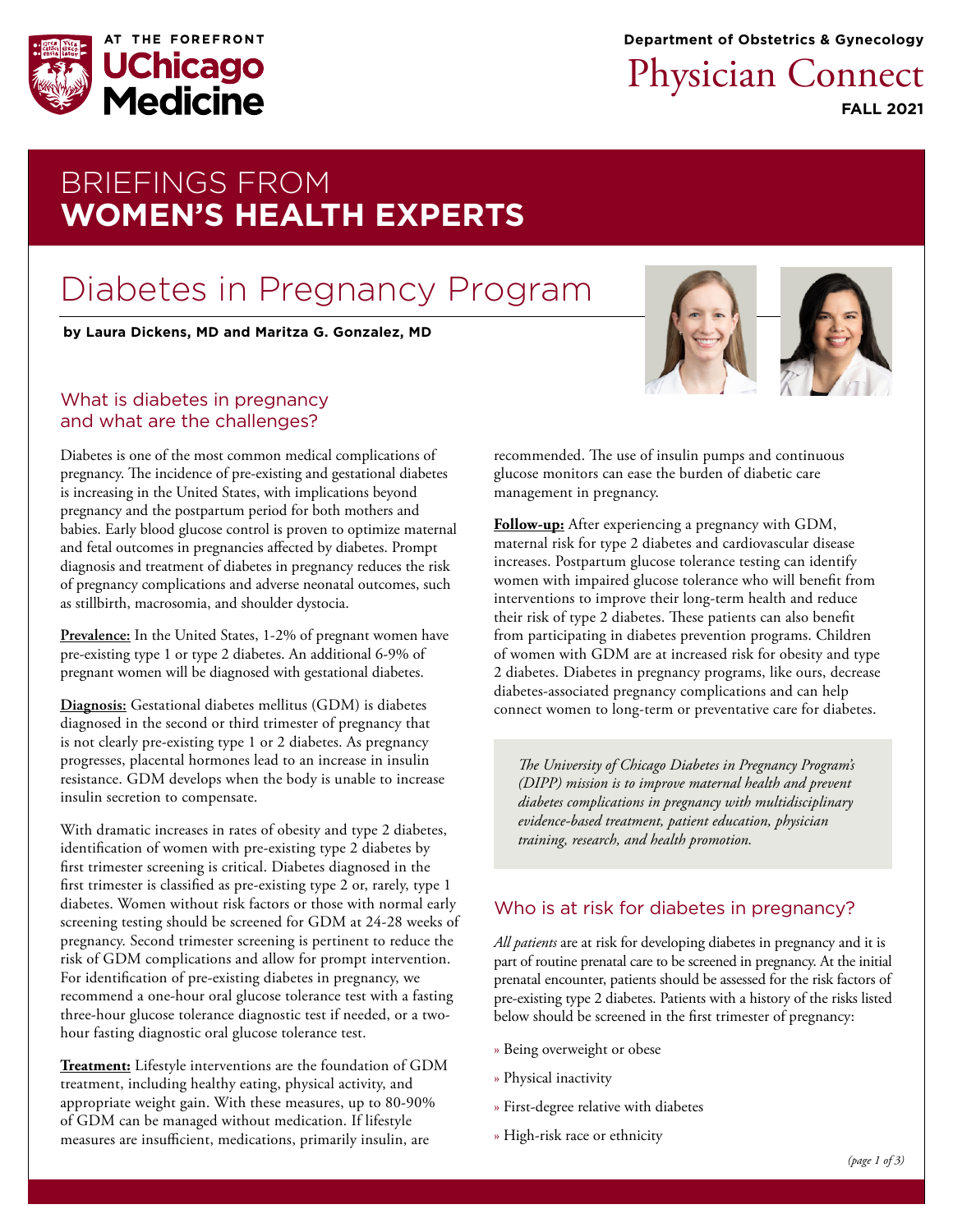- » Have previously given birth to an infant weighing 9 lbs. or more
- » Previous gestational diabetes
- » Hypertension
- » Hypercholesterinemia (High-density lipoprotein < 35mg/dL ortriglyceride >250mg/dL)
- » Women with polycystic ovarian syndrome
- » History of cardiovascular disease

#### Who should be referred for consultation and management?

Patients who would benefit from a referral:

- » Newly pregnant with pre-existing type 1 or type 2 diabetes
- » Recently diagnosed gestational diabetes, especially if diagnosed early in pregnancy, and suspected pre-existing type 2 diabetes
- » Patients with an abnormal postpartum glucose tolerance test indicating persistent pre-diabetes or type 2 diabetes
- » Patients with pre-existing type 1 or type 2 diabetes who need preconception counseling and glycemic control for decreasing risk of pregnancy complications

#### What services are offered in our Diabetes in Pregnancy Program?

We firmly believe in a multidisciplinary approach to diabetes care in pregnancy, which utilizes evidence-based practices along with expert counseling to empower patients and improve their long-term health.

Our patients benefit from direct access to specialists in Maternal-Fetal Medicine, Endocrinology, Sonography, and Nutrition in a centralized clinic setting. In the same visit, patients will be seen by subspecialists who care for patients with diabetes in pregnancy, perform specialized ultrasounds, and provide the latest diabetic technology for care management, including insulin pumps and continuous glucose monitors in appropriate situations.

If you are a physician seeking treatment for a patient requiring care for diabetes in pregnancy, our Diabetes in Pregnancy Program can arrange for your patient to consult with multiple subspecialists in one location on their first visit. We will help determine your patient's consultative needs prior to their initial visit to help expedite care.

After the patient's initial consult, our team formulates an individualized plan and management recommendations based on each patient's unique risk factors and circumstances. We keep you informed on their progress and help coordinate follow-up diabetic care, so patients can continue to see their obstetrical provider for prenatal care. We will also send a full report after the patient's postpartum follow-up visit. Virtual follow-up visits are available, and we can facilitate ongoing endocrinology care for pre-existing or persistent diabetes after delivery if needed.

ACOG Practice Bulletin No. 201: Pregestational Diabetes Mellitus. *Obstetrics and Gynecology*. 2018;132(6):e228-e48.

ACOG Practice Bulletin No. 190: Gestational Diabetes Mellitus. *Obstetrics and Gynecology*. 2018;131(2):e49-e64.

Association AD. 2. Classification and Diagnosis of Diabetes: Standards of Medical Care in Diabetes-2018. *Diabetes Care.* 2018;41(Suppl 1):S13-s27.

Centers for Disease Control and Prevention. *National Diabetes Statistics Report, 2020.* Atlanta, GA: Centers for Disease Control and Prevention, U.S. Dept of Health and Human Services; 2020.

Gabbe SG, Graves CR. Management of diabetes mellitus complicating pregnancy. *Obstetrics and Gynecology*. 2003;102(4):857-68.

Gabbe SG, Mestman JH, Freeman RK, Goebelsmann UT, Lowensohn RI, Nochimson D, et al. Management and outcome of pregnancy in diabetes mellitus, classes B to R. *Am J Obstet Gynecol.* 1977;129(7):723-32.

Jovanovic L, Druzin M, Peterson CM. Effect of euglycemia on the outcome of pregnancy in insulin-dependent diabetic women as compared with normal control subjects. *Am J Med.* 1981;71(6):921-7.

Federation ID. [updated December 2018.] Available from: [http://www.diabetesatlas.org.](http://www.diabetesatlas.org)

Hartling L, Dryden DM, Guthrie A, Muise M, Vandermeer B, Aktary WM, et al. Screening and diagnosing gestational diabetes mellitus. *Evid Rep Technol Assess (Full Rep).*  2012(210):1-327.

Dabelea D. The predisposition to obesity and diabetes in offspring of diabetic mothers. *Diabetes Care.* 2007;30 Suppl 2:S169-74.

Mazzoni S, Hill P, Briggs A, Barbier K, Cahill A, Macones G, et al. The effect of group prenatal care for women with diabetes on social support and depressive symptoms: a pilot randomized trial. *J Matern Fetal Neonatal Med.* 2018:1-6.

Deputy NP, Kim SY, Conrey EJ, Bullard KM. Prevalence and Changes in Preexisting Diabetes and Gestational Diabetes Among Women Who Had a Live Birth - United States, 2012-2016. *MMWR Morb Mortal Wkly Rep.* 2018;67(43):1201-7.

Booker WA, Gyamfi-Bannerman C, Sheen JJ, Wright JD, Siddiq Z, D'Alton ME, et al. Maternal Outcomes by Race for Women Aged 40 Years or Older. *Obstet Gynecol.*  2018;132(2):404-13.

Dall TM, Yang W, Halder P, Pang B, Massoudi M, Wintfeld N, et al. The economic burden of elevated blood glucose levels in 2012: diagnosed and undiagnosed diabetes, gestational diabetes mellitus, and prediabetes. *Diabetes Care.* 2014;37(12):3172-9.

Saccone G, Khalifeh A, Al-Kouatly HB, Sendek K, Berghella V. Screening for gestational diabetes mellitus: one step versus two step approach. A meta-analysis of randomized trials. *J Matern Fetal Neonatal Med*. 2020 May; Epub 2018 Sep 25. PMID: 30173594.